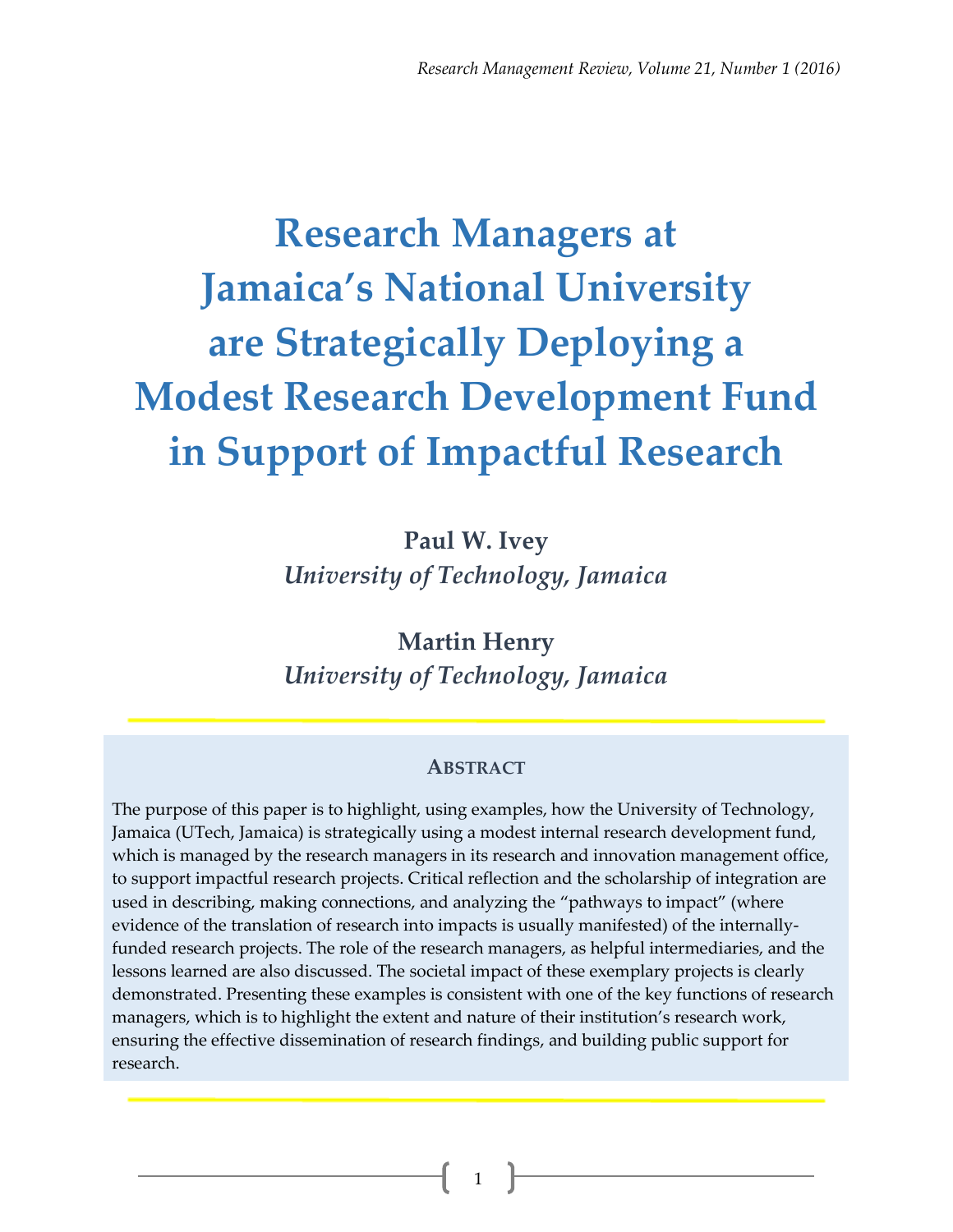#### **INTRODUCTION**

The University of Technology, Jamaica (UTech, Jamaica), which is the publiclyfunded National University of Jamaica, is committed to conducting high-impact, inter-disciplinary, and applied research in focal areas derived from the specialized disciplines within the university and relevant to economic and social problems of the Jamaican society. This is ensured by aligning research activities with national goals and priorities for development as articulated in the country's long-term development plan, Vision 2030 Jamaica (Planning Institute of Jamaica, 2009).

In other words, UTech, Jamaica has positioned itself to produce impactful solutions to economic and social problems via research (Ivey, Henry, Beckford, & Streete, 2015). The university was established by Act of Parliament in 1999 as an upgrade from college to university of the College of Arts Science and Technology (CAST) which had been operating since 1958 as a polytechnic-type training institution. The "objects" of the new university would be to:

(a) advance education and development of technology through a variety of patterns, levels and modes of study and by a diversity of means by encouraging and developing learning and creativity for sustainable development for the

benefit of the people of Jamaica, the Caribbean, and elsewhere; (b) preserve, advance, and disseminate knowledge and culture through teaching, scholarship and research; (c) make available the results of such research and service; and (d) promote wisdom and understanding by the example and influence of corporate life.

The powers granted to the University of Technology, Jamaica, included the power "to make provision for research and research training for the preservation and advancement of knowledge in such manner and through such media as the University may determine" (University of Technology, Jamaica Act, 1999, pp. 14-15).

In this paper, we cite three examples of how UTech, Jamaica is strategically using a modest internal research development fund, managed by its research and innovation management office in areas of strength, to advance its mandate and status as a university.

## **THE RESEARCH MANAGEMENT ECOSYSTEM AT UTECH, JAMAICA**

The School of Graduate Studies, Research & Entrepreneurship (SGSRE), established in 2007, operates UTech, Jamaica's research and innovation management office. According to the Association of Commonwealth Universities (ACU, 2006), research management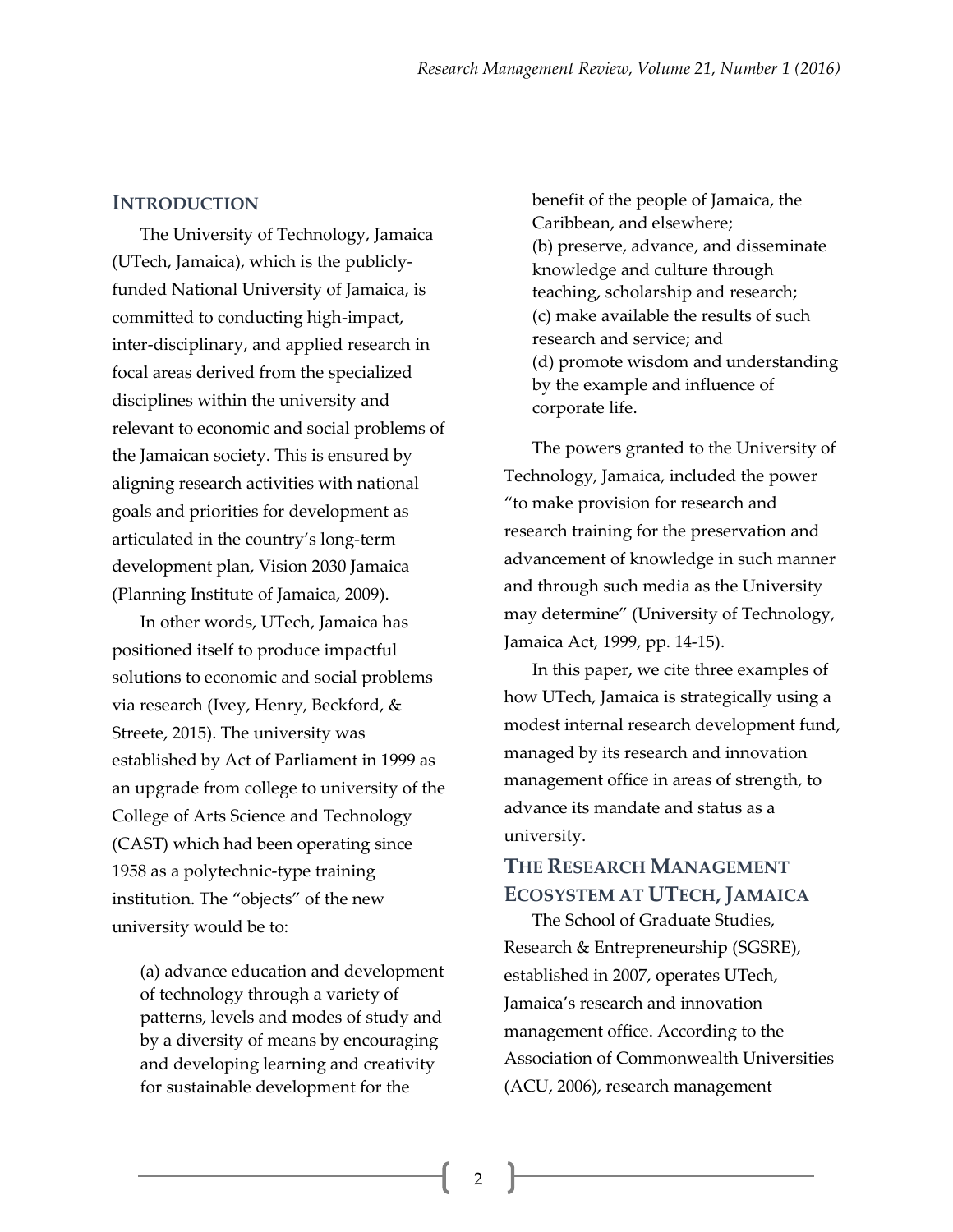comprises a distinct suite of activities separate from the conduct of research itself. As stated by Langley and Garnett (2015), "research management and administration have developed in line with the trends affecting research itself, which has seen growth in scale, complexity, and management burden" (p. 16). Further underscoring the important role of research managers, the European Commission described the profession as a "critical enabler" of its research and innovation goals, which are directed at achieving growth, impact, and sustainability (Langley & Garnett, 2015).

The SGSRE is headed by a Vice President, who holds the rank of Professor. Other staff members include a Manager of Projects and Operations, two Associate Vice Presidents, a Graduate Studies, Research & Entrepreneurship Officer, an Executive Assistant, and Administrative Support personnel. The SGSRE "guides and supports research activities as directed by the research mandate of the university. The research mandate aims to promote applied and commissioned research that will provide solutions to societal needs" (Ivey et al., 2015, p. 8).

At UTech, Jamaica, the SGSRE has been designated "owner and driver" of the university's strategic research-related initiatives, and is required to provide performance status reports on them at monthly meetings of the university's

executive management committee. Supporting the work of the SGSRE are College/Faculty Graduate Studies, Research and Entrepreneurship Coordinators (C/FGSRECs) serving as the critical link between the SGSRE and the various academic units within the university (University of Technology, Jamaica, Research Policy, 2009, p. 3; School of Graduate Studies, Research and Entrepreneurship, 2014).

#### **RESEARCH DEVELOPMENT FUND**

Recognizing the importance of research to its legitimacy as a university and the benefits that will accrue to its proximate stakeholders from its research findings, if it remains faithful to its mission, UTech, Jamaica, through the SGSRE, has implemented several initiatives and provides a suite of support services aimed at encouraging staff involvement in research. Among these research support services is the provision of funding for the following:

- 1. Research projects
- 2. Peer-reviewed journal publication fees
- 3. Protection of intellectual property, and

4. Capacity building of research skills Funding for these activities is provided through a research development fund (RDF). The RDF was originally established in 1998 to stimulate a research culture and build the university's research capacity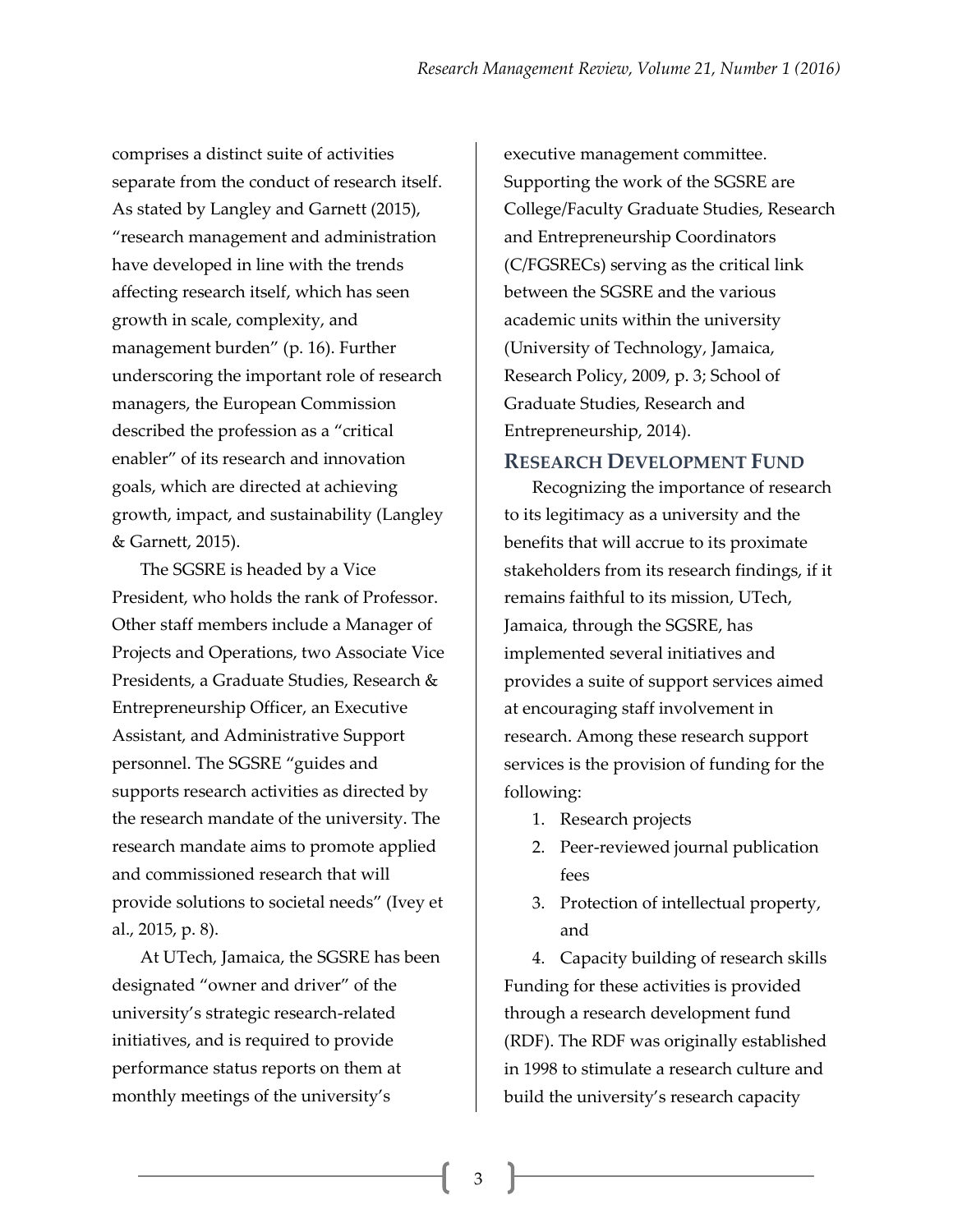(Ivey, Henry, & Oliver, 2014; Onyefulu & Ogunrinade, 2005). At inception, the fund supported only research projects. However, in response to the increasing needs of staff for greater levels of support, and in keeping with the university's research agenda, the RDF has subsequently been revised a number of times to ensure its relevance.

The revisions of the fund reflect contextual awareness on the part of UTech, Jamaica's research managers. That is, recognizing that research management is primarily about people, they keenly monitored feedback and output from the researchers (their clients) to inform action. For example, when the results of staff research were evaluated and showed commercial potential, the RDF was revised in 2013 to include support for protection of intellectual property, in particular industrial property. Shaping institutional strategies is among the functions of research managers (Research Africa, 2013).

As a publicly-funded institution, UTech, Jamaica operates in a financially-challenged environment. The provision for the research development fund has remained flat at \$J10 million (\$J1: US\$117) per annum for the last three years. The university receives no specific research grant from the Jamaican Government and the country does not have a national research fund, as is the case in many other countries, from which competitive research grants can be obtained by its researchers. UTech, Jamaica's internal

research development fund is carved from the general income of the institution, which is predominantly made up of student fees and state subvention, and must compete with other pressing demands for budgetary support. This reality constrains research managers to ensure that the research development fund is strategically deployed to support research and scholarly activities that are relevant to economic and social problems of the Jamaican society while building the research capacity of the relatively new university. This strategic deployment is a deliberate posture adopted to ensure that benefits accrue to proximate stakeholders of UTech, Jamaica whom Ivey et al. (2014) identified as the taxpayers of Jamaica.

Key criteria used to evaluate submitted proposals for funding through the RDF are:

- 1. Relevance
- 2. Scientific merit
- 3. Feasibility
- 4. Cost-effectiveness, and
- 5. Knowledge and experience of the researchers (Research Development Guidelines (revised), University of Technology, Jamaica, 2013).

## **EXAMPLES OF THE IMPACTFUL RESEARCH SUPPORTED BY THE RESEARCH DEVELOPMENT FUND**

Research Councils UK (2007) defined research impact as "the demonstrable contribution that excellent research makes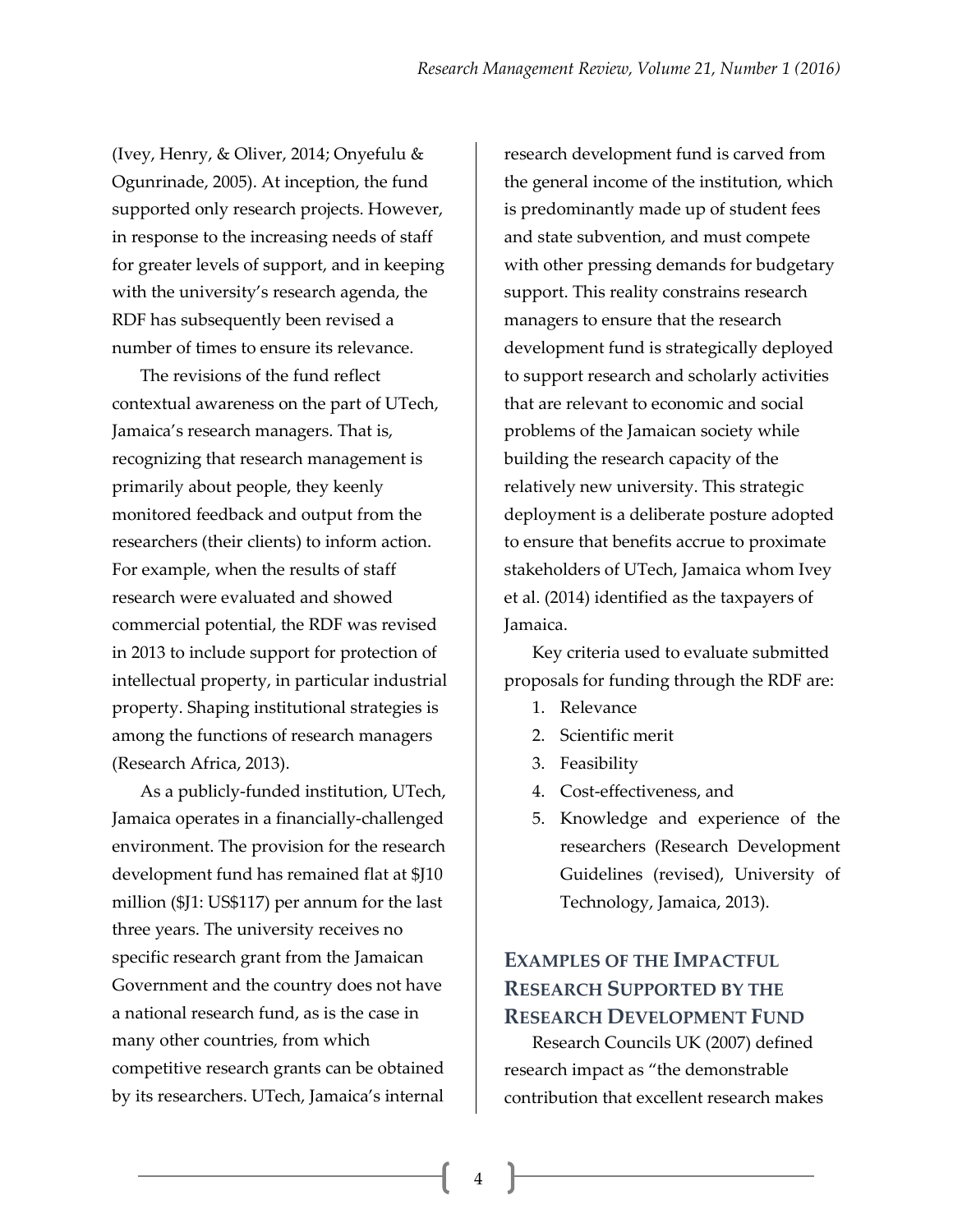to society and the economy; research impact embraces all the diverse ways that researchrelated skills benefit individuals, organizations and nations" (p. 14). In addition, Research Councils UK cited the following areas, referred to as "pathways to impact," where evidence of the translation of research into impacts is usually manifested:

- 1. Human capital,
- 2. Business and commercial,
- 3. Policy, and
- 4. Quality of life.

With specific reference to all four of the above-mentioned "pathways to impact," we now cite in this section three examples of how the research development fund at UTech has been strategically used to support impactful research work of the institution. Highlighting these examples is consistent with one of the key functions of research managers, which is to highlight the extent and nature of their institution's research work, ensuring the effective dissemination of research findings (Research Africa, 2013). The three examples are:

- 1. HIV Drug Resistance Surveillance among Jamaican Men who have Sex with Men
- 2. Do Healthy Foods Cost More than Less Healthy Options in Jamaica?
- 3. Modular LED Lighting System for Street Lighting

### **Example 1: HIV Drug Resistance Surveillance among Jamaican Men who have Sex with Men**

In Jamaica, HIV prevalence among the general adult population is 1.8%, whereas the HIV prevalence among men who have sex with men (MSM) is estimated to be 38% (UNAIDS, 2013). Homelessness, incarceration, unemployment, and rape are the leading negative social experiences that contribute to high HIV prevalence among MSM in Jamaica (Figueroa, Cooper, & Edwards, 2015).

One of Jamaica's leading HIV researchers works in the Biology Division of UTech, Jamaica's Faculty of Science & Sport. She holds a Ph.D. in Biotechnology and, in addition to further post-graduate studies at Johns Hopkins University School of Public Health, has also been a Fogarty Postdoctoral Fellow in the University of Maryland's Institute of Human Virology.

In 2013, the HIV researcher applied for a grant through the UTech, Jamaica's research development fund, to carry out research work on "HIV Drug Resistance Surveillance among Jamaican Men who have Sex with Men." On evaluation, the research managers determined that the project met all of the eligibility criteria and approved it for funding. An additional attractive feature of the proposal was local and international collaboration with researchers from, and cofunding by, the University of North Carolina (UNC), where analyses of blood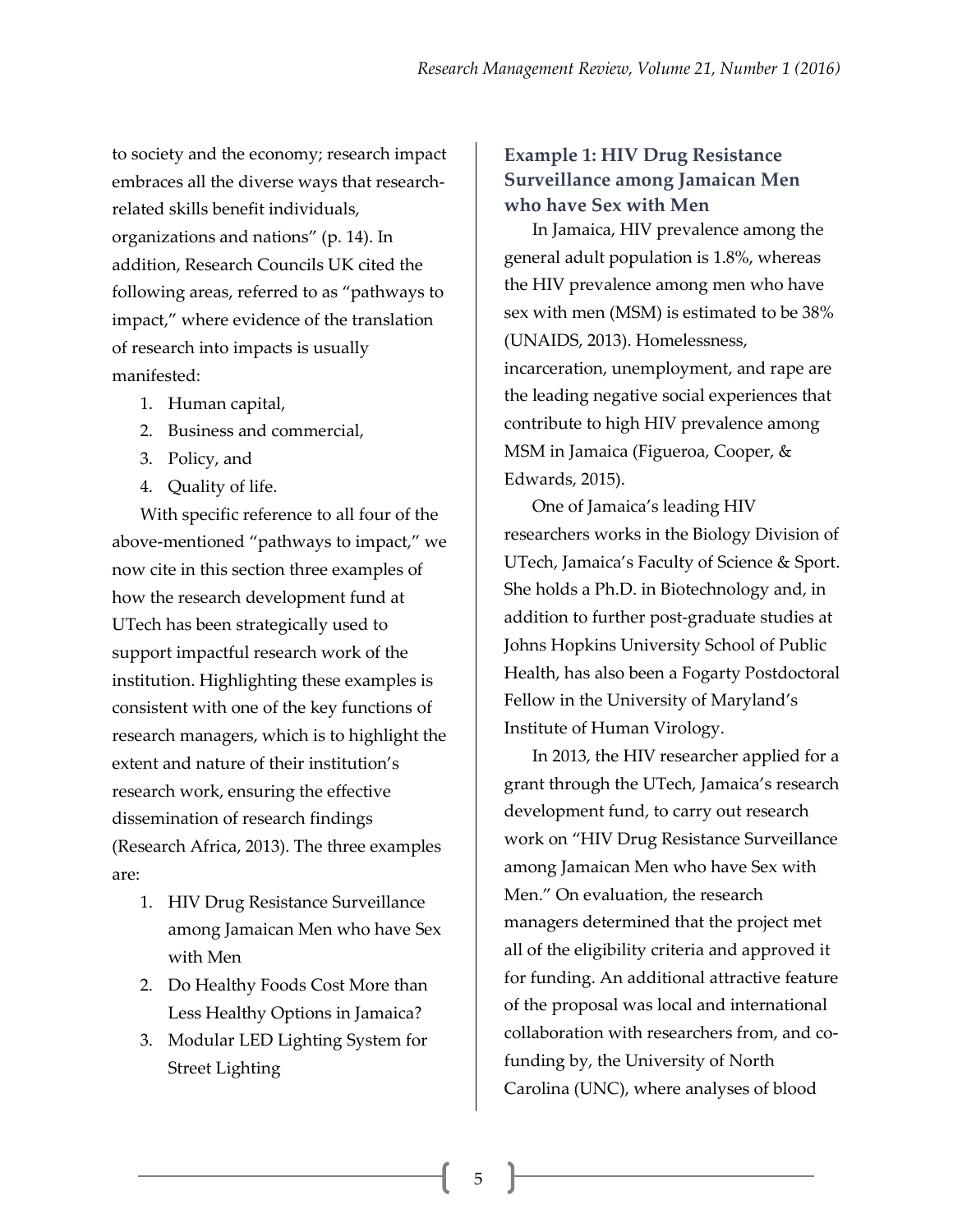samples would be done at the Center for AIDS Research and Department of Microbiology and Immunology at the University of North Carolina School of Medicine, as well as the University of the West Indies (UWI), Mona, Kingston, Jamaica.

The research work was recently completed and the findings published in the article, "HIV Drug Resistance Surveillance among Jamaican Men who have Sex with Men should be prioritized for Reducing HIV Transmission." The article, which was co-authored with collaborators from UNC and UWI, was published in the May 2015 issue of *AIDS Research and Human Retroviruses* (DOI: 10.1089/AID.2015.0040). The title of the paper reflects its overarching recommendation regarding the implications of the findings on how policy makers should approach the formulation of HIVreduction initiatives in Jamaica.

The paper's authors noted in its abstract that:

The prevalence of human immunodeficiency virus type 1 (HIV-1) is highest among men who have sex with men (MSM) in Jamaica, but no genotypic data is available on the virus strains that are responsible for the epidemic among this key population. HIV-1 polymerase (pol) genes from 65 MSM were sequenced and used to predict drug resistance mutations. HIV drug resistance prevalence of 28%

(minimum 13%) was observed among this cohort, with the most frequent mutations conferring resistance to efavirenz, nevirapine and lamivudine. Phylogenetic analysis of the sequences revealed 10 times the number of linked HIV infections among this cohort than respondent reporting. HIV treatment and prevention efforts in Jamaica could benefit significantly from Pol genotyping of the HIV strains infecting socially vulnerable MSM prior to initiating antiretroviral therapy (ART), as this would guide suppressive ART and unearth HIV transmission clusters to enable more effective delivery of treatment and prevention programs.

Having regard for the significance of this work's findings and their potential impact through the pathway of policy, UTech, Jamaica's research managers are in communications with the researcher and her collaborators to agree on effective strategies for ensuring that these findings reach policymakers in the Ministry of Health and other organizations providing services to the MSM community. Highlighting the extent and nature of a researcher's work at a particular institution and ensuring the effective dissemination of research findings are among the suite of functions of research managers (Research Africa, 2013).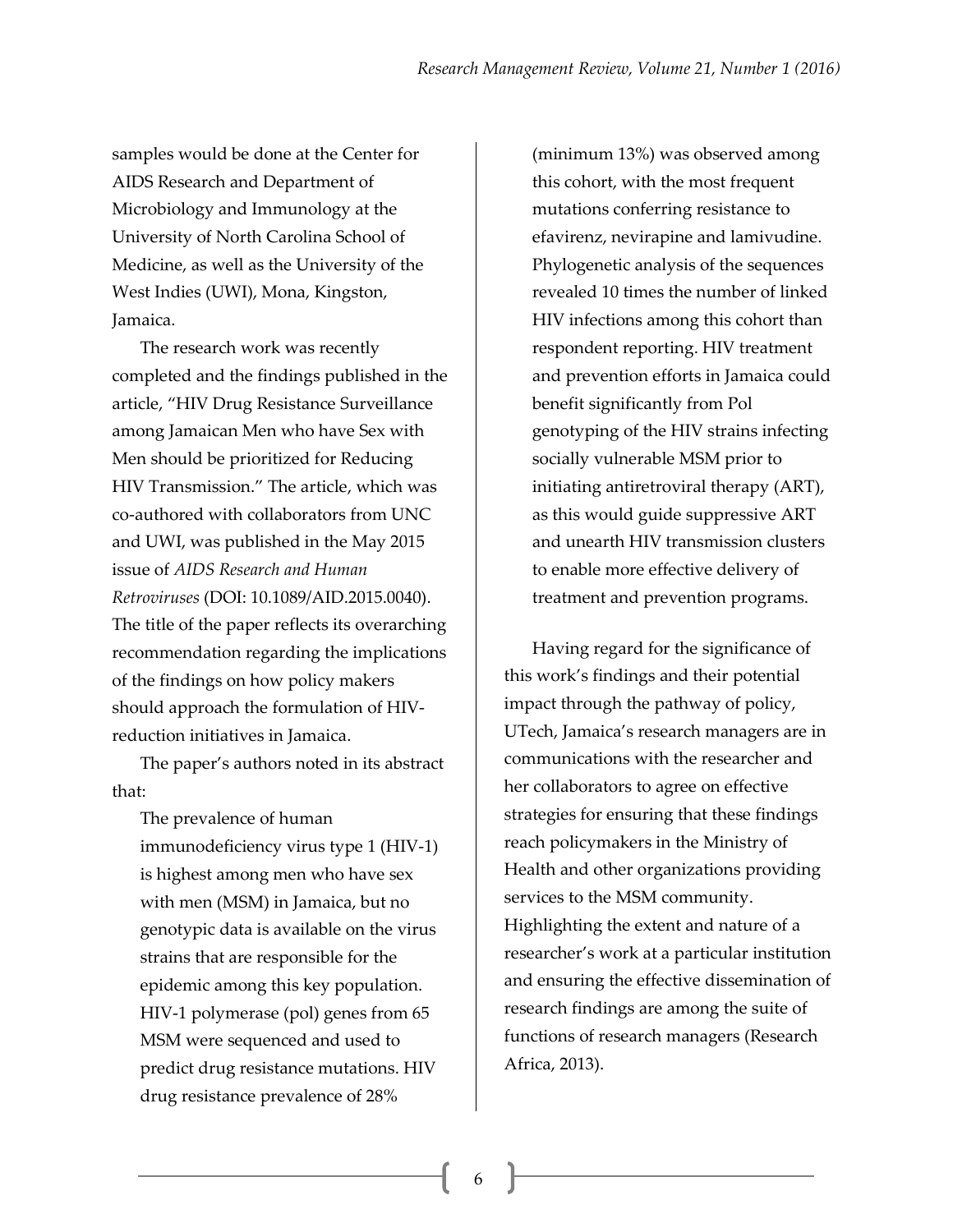This research project has also had an impact on human capital in that the UTech, Jamaica staff member experienced considerable capacity building from the collaboration with other HIV researchers and also from a 3-month sabbatical in a First-World research environment at the University of North Carolina. Huang (2014) noted that "capacity building is a process in which individuals, groups, and institutions enhance their abilities to mobilize and use resources in order to achieve their objectives on a sustainable basis" (p. 93).

After all, capacity building is not unrelated to the Human Capital Theory advanced by Nobel prize-winning economist T. W. Schultz, who posited that human capital represents human abilities and information that have value (Schultz, 1981). Schultz (1981) further asserted that "increases in the acquired abilities of people throughout the world and advances in useful knowledge hold the key to future economic productivity and to its contributions to human well-being" (p. 31). It was vital for Jamaica to have this staff member build her research capacity to more effectively study HIV. The ultimate aim of strengthening research capacity is to empower and facilitate researchers to engage in research relevant to the societies in which they live (Aslanyan, 2015).

The value inherent in the strategic local and international collaborations among the researchers who conducted the research on

"HIV Drug Resistance Surveillance among Jamaican Men who have Sex with Men" is worthy of comment. A report titled *Knowledge, networks and nations: Global scientific collaboration in the 21st century* (Royal Society, 2011) emphasized that collaboration often enhances the quality, efficiency, and effectiveness of research and other undertakings by universities (Royal Society, 2011). As a concept in development thinking, the notion of research partnerships and other collaborative partnerships has been debated for decades (Research Africa, 2013).

Collaborative partnerships are, in reality, social networks predicated on the implicit assumption that the interacting partners gain from their interactions. One key advantage of social networks is the formation of relational capital, which can be a crucial enabler of knowledge creation and transfer. Knowledge residing in a social network is greater than and different from the sum of the knowledge residing in individual members (Burt, Kilduff, & Tasselli, 2013; Huang, 2014). In addition, according to Harle (2015), "some of the most creative solutions are found when people come together across their professional boundaries, combining knowledge and skills to tackle problems in which they both have a stake" (p. 3).

Oftentimes in a developing country context, lack of human capacity is a major barrier to progress in crafting solutions to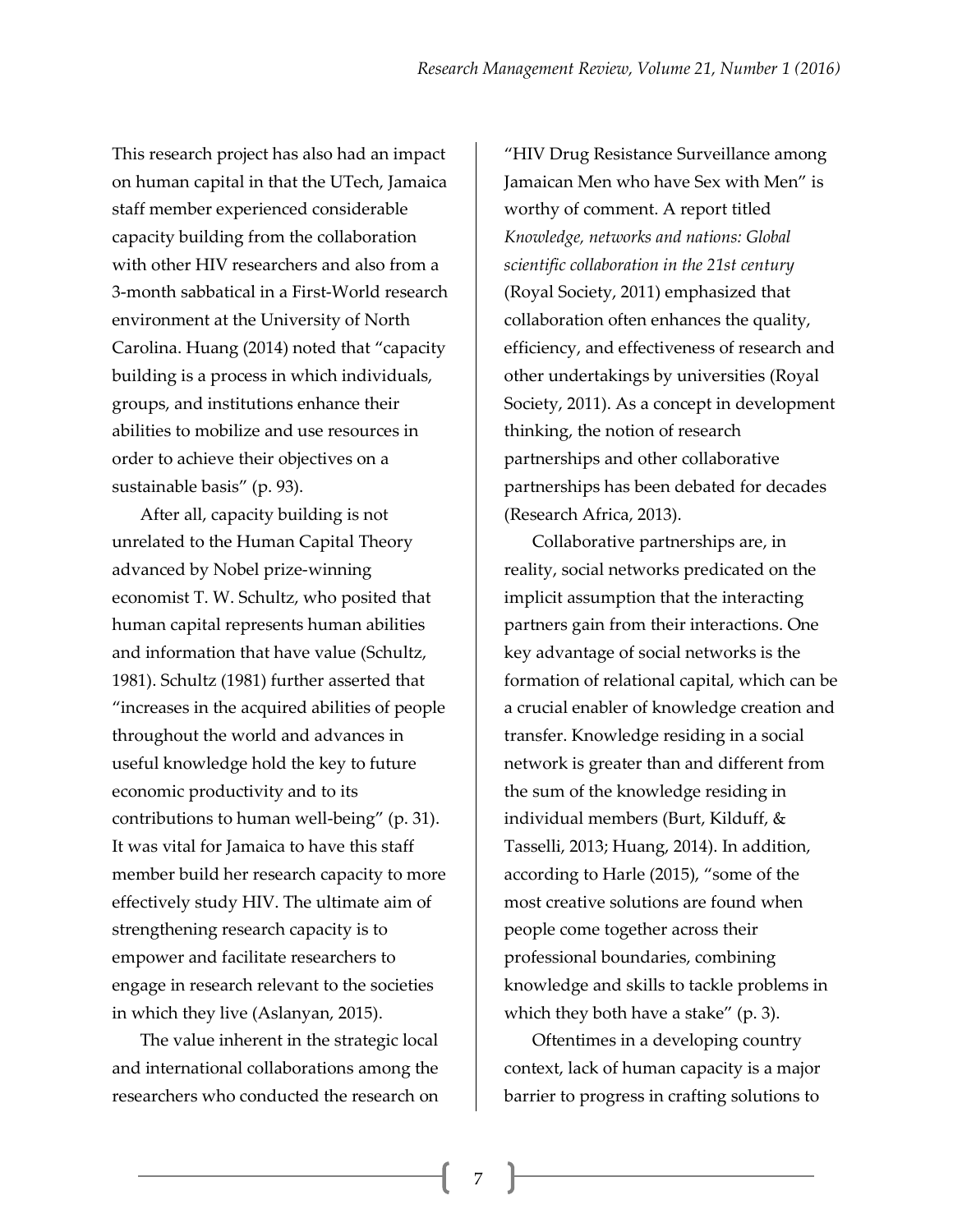local problems. The UTech, Jamaica staff member has self-reported significant knowledge enhancement from the collaborative partnership among her institution, UNC, and the UWI.

In summary, the pathways to impact of this RDF-supported research project are through HIV treatment policy and human capital enhancement.

## **Example 2: "Do Healthy Foods Cost More than Less Healthy Options in Jamaica?"**

We now look at the second example of how the research development fund at UTech has been strategically used to support impactful research work of the institution.

The Caribbean has moved from undernutrition and communicable diseases to over-nutrition and chronic noncommunicable diseases (CNCDs) as the major public health problems over the last several decades. The region has seen great improvements due to immunization coverage which has resulted in the eradication of several communicable diseases (e.g., poliomyelitis; last outbreak, 1982), measles (no cases diagnosed since 1991), and rubella (no cases diagnosed since 2002) (Fray-Aiken, 2014).

Like the rest of the Caribbean, Jamaica has changed from under-nutrition and communicable diseases as the major causes of death and disability to CNCDs over the last five decades. Obesity as a contributing

factor linked to diet is on the rise. Citing a World Bank study, a story in the Your Health section of *The Gleaner* newspaper reported that 60% of Jamaicans aged 35–74 were either overweight or obese. "Obesity is the most prevalent chronic disorder in Jamaica," according to the country's acting chief medical officer (CMO) who was quoted in the article. And obesity, the CMO warned, ultimately leads to chronic noncommunicable diseases which account for 70% of all deaths in the country (Cunningham, 2014).

In light of the clear correlation between diet and health, and Jamaica's straitened economic circumstances made more acute under a four-year extended fund facility (EFF) with the International Monetary Fund (IMF), a team of researchers from UTech, Jamaica's College of Health Sciences submitted a research proposal for funding through the RDF to investigate whether it would be possible for persons to afford to consume healthy food options compared with less healthy options.

Taking into account the established criteria against which proposals are assessed and the potential impact on public policy of this study's findings, the proposal was approved for funding. An additional important value-adding dimension to this research project was the inclusion of undergraduate students as research assistants who would be trained in data collection techniques.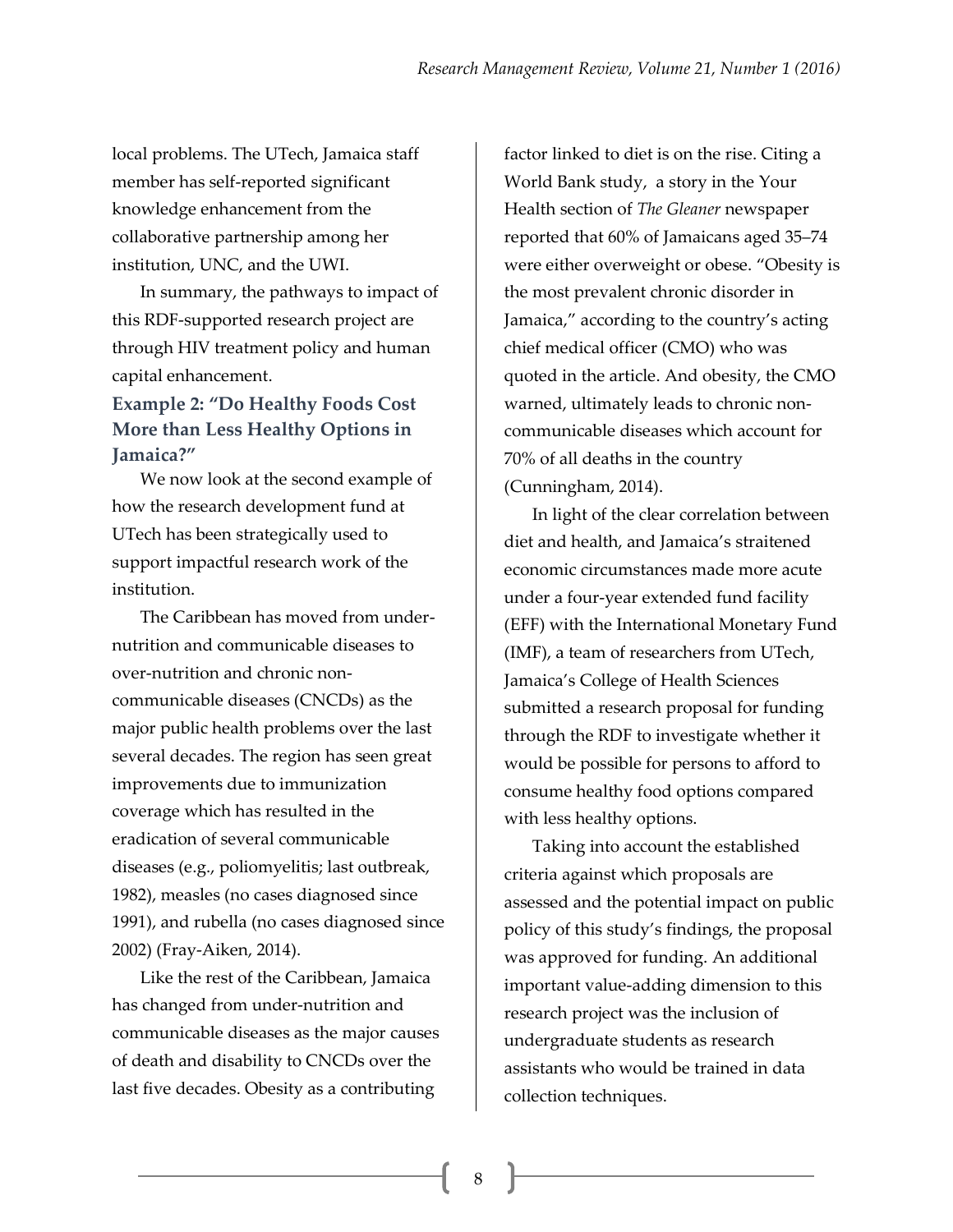On completion of the study, one of Jamaica's morning daily newspapers, the *Daily Observer*, interviewed the lead researcher and carried a page 2 story in its Sunday edition a few days before UTech, Jamaica's annual Research, Technology, and Innovation Day (RTID). RTID is a one-day showcase of cutting-edge applied research and innovation being undertaken by the university with the objective of significantly impacting areas of national development (Brown, 2015; Ivey et al., 2015). The interview with the *Daily Observer* and other interviews were arranged by UTech, Jamaica's Research Management Office, SGSRE, and the university's Corporate Communications Unit.

Interestingly, and as journalists are wont to do, the reporter from the *Daily Observer* gave the story the reader-catching title, "Review minimum wage, UTech professor urges." This title was inspired by the fact that the research findings indicated that, for a family of three, the cost of a healthy meal in Jamaica equated to approximately all of the weekly official minimum wage, prompting the study's lead researcher to suggest that a revision of the minimum wage was necessary.

Soon after this piece of research was publicized in the press, the Senior Economist and Policy Analyst of Jamaica's Consumer Affairs Commission (CAC) made direct contact with UTech, Jamaica through

the SGSRE, to express congratulations and to further state that:

The CAC would appreciate being added to the list of stakeholders to whom the survey findings will be circulated. We also would appreciate the consideration of a possible collaboration or partnership with respect to future research and providing consumers with nutritional information. We believe that such information sharing can assist consumers in making more informed choices towards having much healthier diets. We would like to also take this opportunity to invite you to join the global voice of consumers, Consumers International, in its March 15, 2015 World Consumer Rights Day campaign to reduce Non-Communicable Diseases (NCDs) worldwide under the theme: "Healthy Diets" (Chambers, 2014).

UTech, Jamaica's Research Management Office immediately dispatched a copy of the research findings to the CAC, and dialogue commenced among representatives of both organizations to discuss and agree on the specifics of collaborative actions. Arising from the discussions, it was agreed that UTech, Jamaica would make the research findings available to the CAC for posting on the latter's website so that they would be accessible to the public. Here we see one of the further benefits to a university of having a dedicated research management office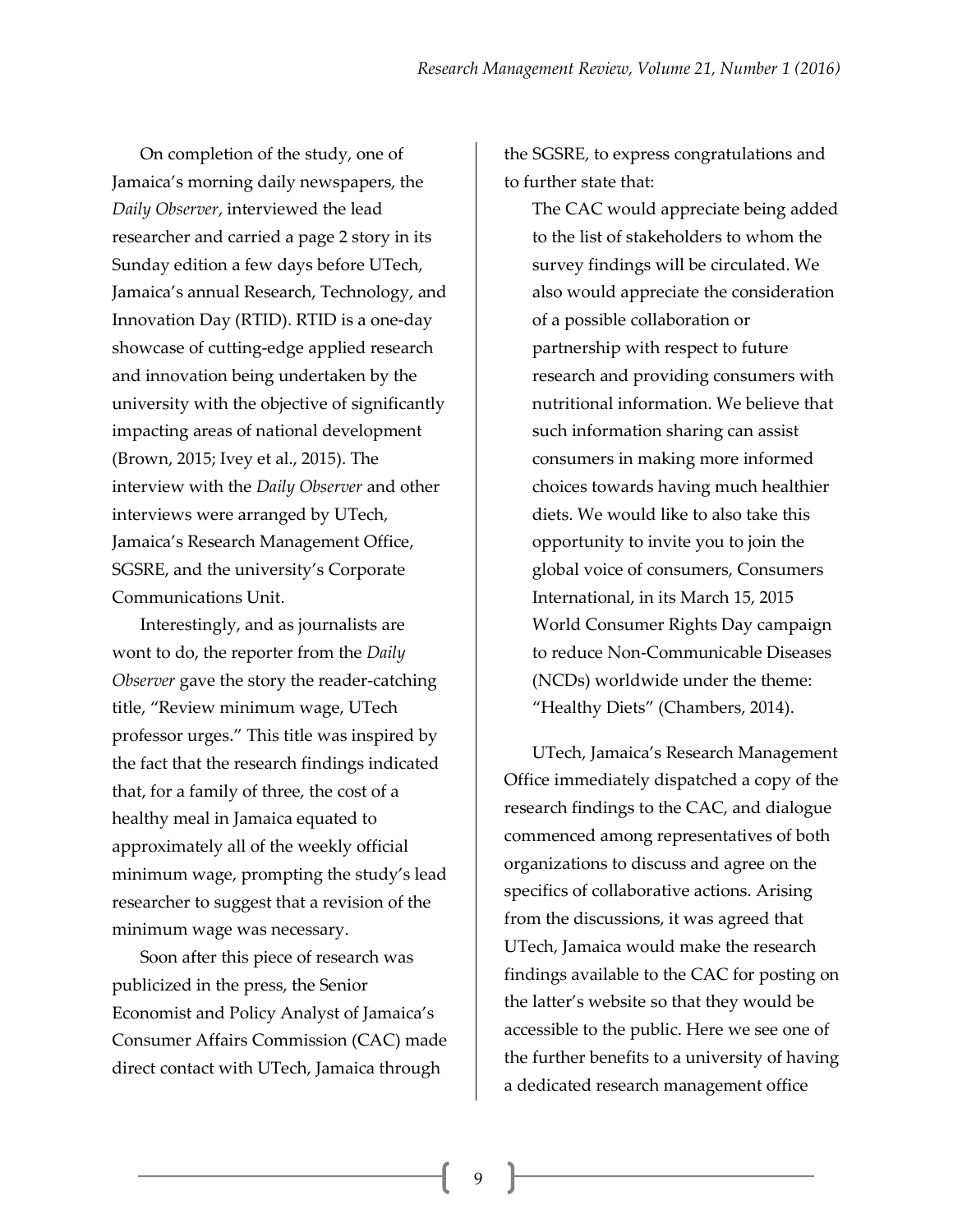with which interested persons may engage in order to obtain information about the research work of the institution.

In addition to the CAC, a leading international food manufacturing and distribution company, operating in Jamaica, has expressed interest in the research findings and has offered sponsorship to continue the research, student training, and public education regarding healthy food choices. What this shows is the spawning of a university-industry engagement as a direct consequence of the research, "Do Healthy Foods Cost More than Less Healthy Options in Jamaica?"

Below is the abstract for this study, findings from which have subsequently been accepted for publication in a medical journal:

Several studies have evaluated whether healthier foods or diets cost more, but a full range of health criteria has rarely been explored. Rather than merely comparing high and low energy dense foods, this study also included type of fat, vitamin, mineral and fibre content of foods in classifying them as healthy and less healthy. Commonly consumed foods were ranked according to their nutritional value and potential positive or negative contribution to the development of major health problems in Jamaica such as obesity and chronic diseases. The costs of 158 food items were averaged from supermarkets,

municipal markets and wholesale outlets in six parishes across Jamaica. Cost differentials were then assessed in comparing healthy and less healthy foods. The study found that among the commonly consumed foods in Jamaica healthy options cost J\$88 more than less healthy ones. The cheapest daily cost of a nutritionally balance diet in Jamaica varied considerably by parish but was on average J\$269. For a family of three, this translates approximately to the total minimum wage per week.

Concerning pathways to impact, this RDF-supported research project has the potential to influence both the minimum wage and nutrition policy in Jamaica, and also the quality-of-life of hundreds of thousands of Jamaicans from the lower socio-economic strata of the society. According to the Jamaica Survey of Living Conditions (JSLC) for 2012, the most recent available, 19.9% of the population of 2.7 million was living in poverty (Statistical Institute of Jamaica, 2014).

#### **Example 3: Modular LED Lighting System for Street Lighting**

We now cite the third example of how the research development fund at UTech has been strategically used to support impactful research work of the institution.

Jamaica, like the majority of Caribbean states, has a high dependence (over 90%) on imported petroleum for meeting its energy needs. In 2014, the country spent more than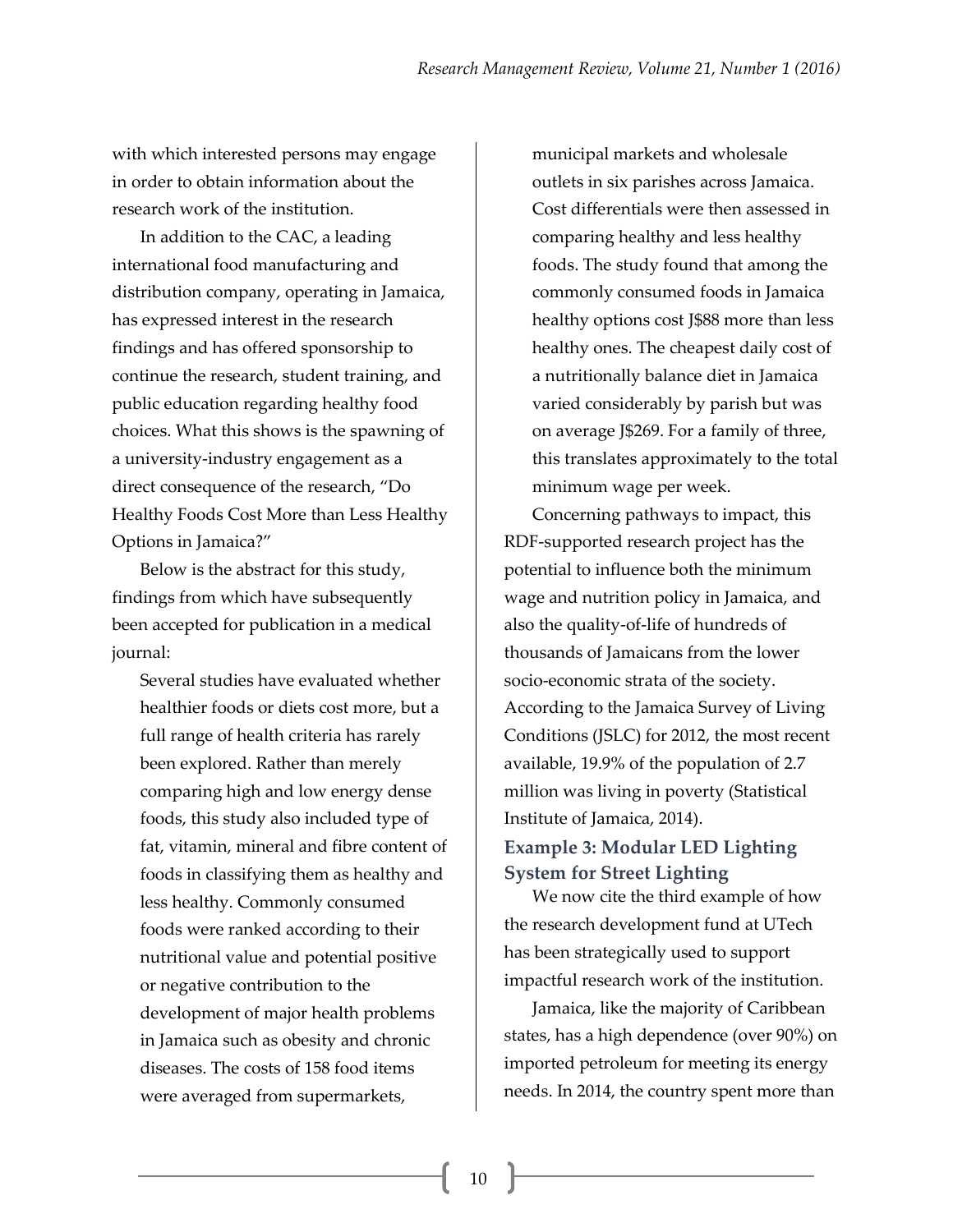US\$2 billion on the importation of crude oil and petroleum products. This was more than 30% of the value of all imports, and more than 100% of export earnings (Ministry of Science, Technology, Energy and Mining, Jamaica, 2015). This large import bill for petroleum products has adversely impacted Jamaica's economic and social development.

The urgent need for solutions to Jamaica's energy dilemma has resulted in UTech, Jamaica identifying "energy" as one of its research focus areas. In keeping with this focus, a team of researchers from the Energy Unit/Energy Research Group within UTech, Jamaica's Faculty of Engineering and Computing (FENC) was motivated to conduct research on the re-engineering of conventional high pressure sodium (HPS) vapour street lamps with light-emitting diodes (LEDs).

Recent developments in LED technology have yielded promising alternatives that have several advantages over HPS lamps for outdoor lighting. These advantages include: significantly longer life (50,000 hours or more, compared with 15,000–35,000 hours for HPS); better lumen maintenance; lower energy consumption per required surface luminance; and reduced maintenance and operating cost. Still other advantages of the LED technology compared with HPS include no mercury, lead, or other known environmentally hazardous materials

(Wilson, Reid, Baker, & University of Technology, Jamaica, 2014).

A proposal from the team of researchers from the Energy Unit/Energy Research Group within UTech, Jamaica's Faculty of Engineering and Computing (FENC) to conduct research on the re-engineering of conventional high pressure sodium (HPS) vapor street lamps with light-emitting diode (LEDs) technology was received and evaluated by the research managers within the SGSRE. Judged against the criteria of relevance, scientific merit, feasibility, costeffectiveness, and knowledge and experience of the researchers, the research project was subsequently approved for funding through the research development fund.

This research project resulted in novel findings that, upon evaluation by the research manager with responsibility for intellectual property management, led to the submission of an application in March 2014 to the Jamaica Intellectual Property Office (JIPO) for a patent for this work. Not only was this piece of research supported by UTech, Jamaica's Research Development Fund, but the costs related to obtaining protection of the resultant intellectual property were also covered by the Fund.

Applying for patent protection for the novel findings arising from this research project is a paradigm-shifting development at UTech, Jamaica. In the past, researchers at UTech, Jamaica were content with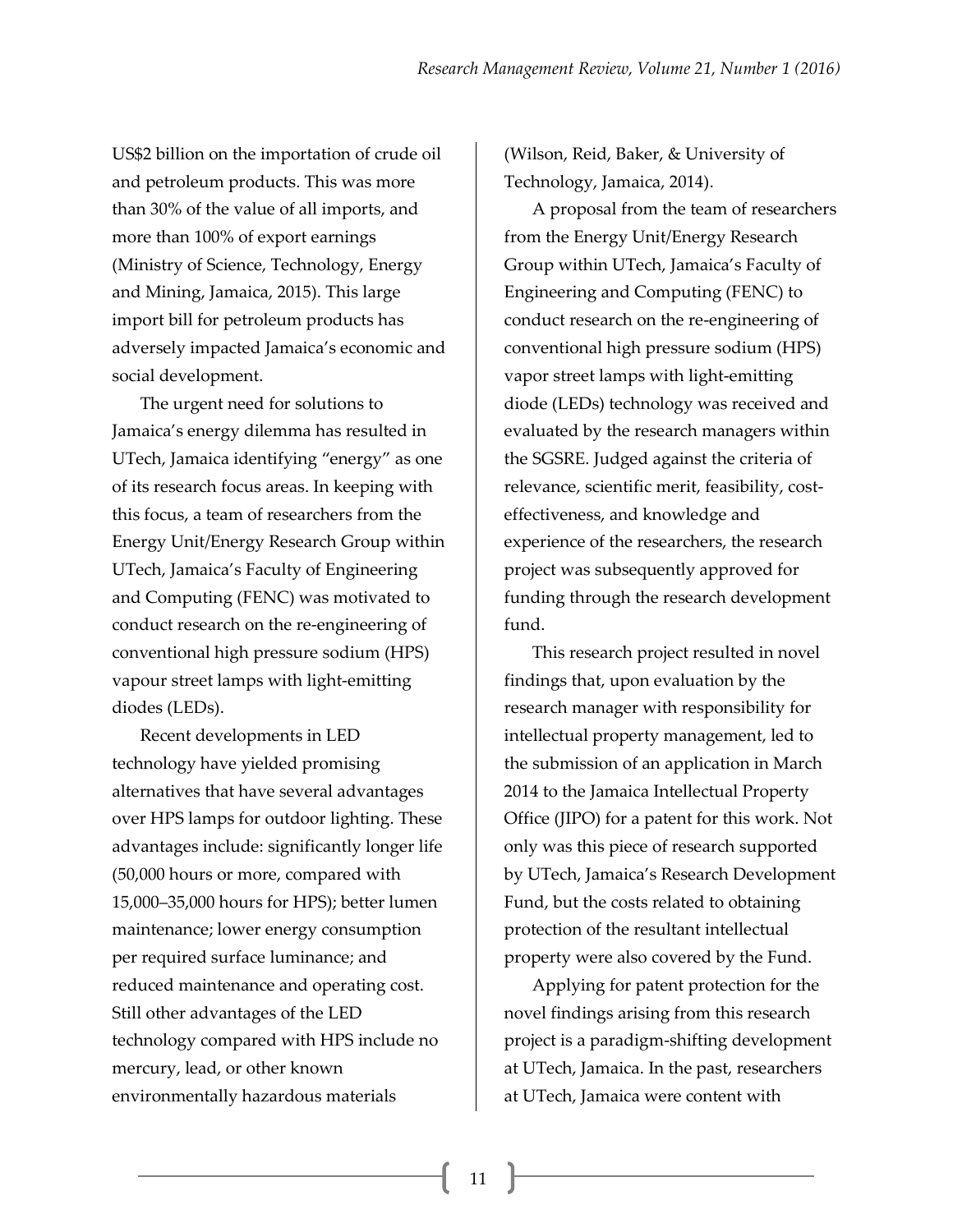publishing their research findings in a peerreviewed journal or presenting the results at a conference, and stopping there. Open science/open exchange through publications is but one of the ways universities transfer knowledge to societies. Other ways include collaboration, venture creation, trained graduates, and licensing of technology (Alange, Lundqvist, Scheinberg, & Norgren 2009; Association of Universities and College of Canada, 2014).

Knowledge transfer (KT) is the process of transferring know-how from governments or universities and other institutions to ensure that scientific and technological developments are accessible to a wider range of users who can then further develop and exploit the technology into new products, processes, applications, materials or services. Effective management of intellectual property (IP) is central to the knowledge transfer process. Terminology commonly used to refer to knowledge transfer includes: translation, exchange, utilization, implementation, diffusion, distribution, and management; as well as many combinations such as "research transfer," "research utilization," or "knowledge utilization" (Graham, 2008). According to Gera (2012), the stages of the knowledge transfer cycle are: creation, adaptation, diffusion, reception, adoption, and utilization.

Knowledge transfer is increasingly seen as part of the core mission of universities.

Universities serve the public interest through education and research, and are now expected to address the third mission of knowledge transfer. That is, as knowledge-creating entities, universities are a key source of knowledge/technology transfer to society.

So, recognizing that intellectual property is output from the knowledge generation process and is input into the value creation process, UTech, Jamaica's research managers facilitated the application for the patent and are now involved in negotiating licensing of the novel LED-technology to a private-sector company. This is consistent with another function of research managers, which is to facilitate intellectual property (IP) management and appropriate technology transfer (Research Africa, 2013). Therefore, the Modular LED Lighting System for Street Lighting research project also afforded UTech, Jamaica's research managers the opportunity to engage in practical IP management and technology transfer, and, in the process, building their own capacity and accreted experience.

Submitting an application for patent protection and engaging in licensing negotiations with a private-sector company with the aim of taking the results of this RDF-supported research project from "lab to market" holds extremely important lessons for other researchers at UTech, Jamaica, students at the university, and the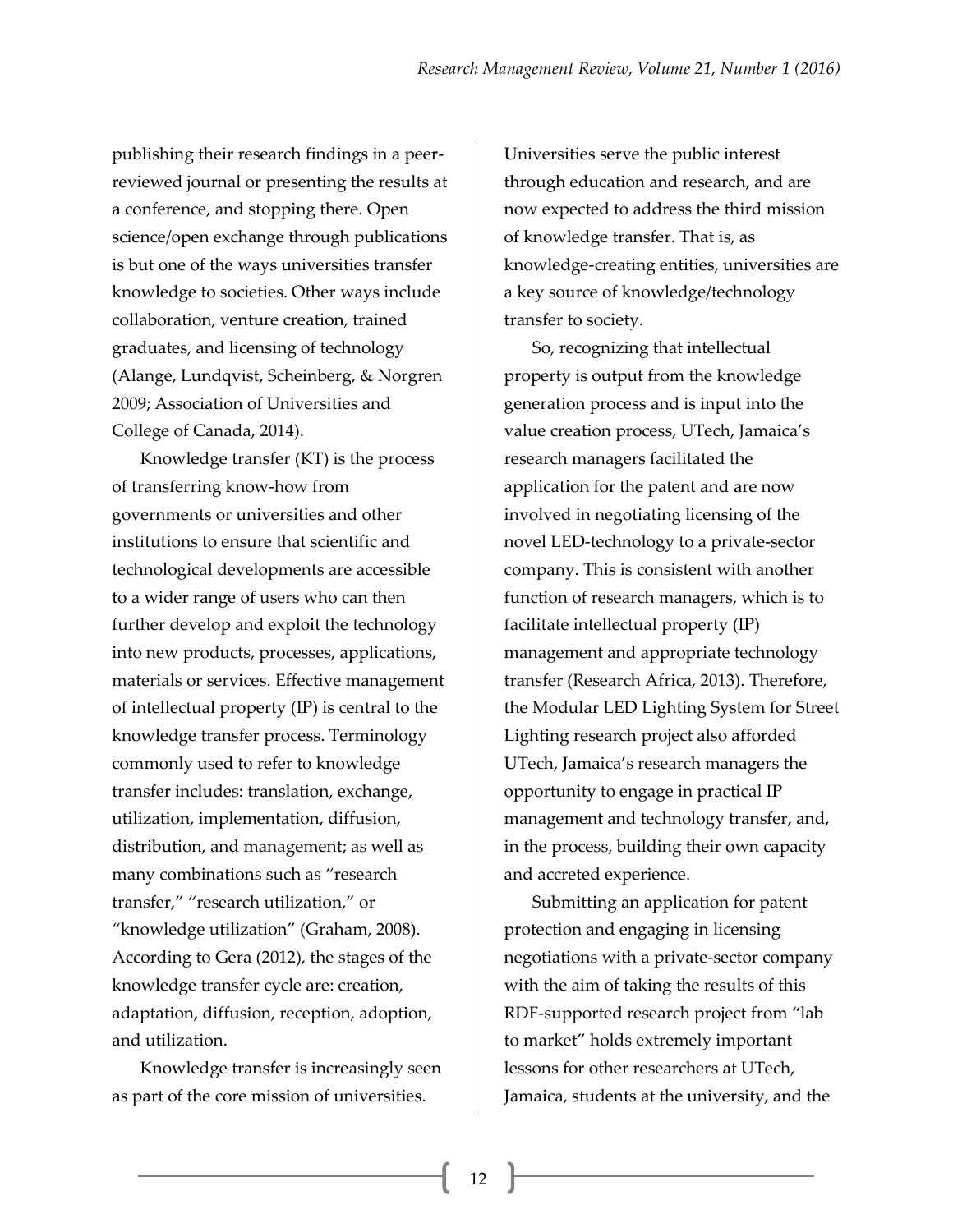wider Jamaican society. To begin with, the actions taken together represent a "live" demonstration of the process of converting science into tangible value that has incomeearning potential. That is, the following steps in the innovation process are made obvious:

1. Knowledge creation through research

2. Value-capture through evaluation of research results

3. Intellectual property protection of novel research findings through application for a patent

4. Commercialization of novel research findings through negotiation of a licensing agreement.

In addition, the actions also show UTech, Jamaica taking the important step of transitioning into being an "entrepreneurial university" beginning to embrace "academic capitalism," along the lines articulated by Clark (1998, 2004, 2005) and Gjerding, Wilderom, and Scheunert (2006), who discussed the characteristics of entrepreneurial universities. Alange et al. (2009) also discussed the opportunities and experiences of entrepreneurial universities, citing the following examples:

1. Europe (Chalmers University of Technology, Sweden; University of Leuven, Belgium; University of Alicante, Spain; and Imperial College, UK).

2. Israel (Weizman Institute and Technion University).

3. USA (MIT and Louisiana State University)

Concerning impact, the RDF-supported Modular LED Lighting System for Street Lighting research project will demonstrate this via the business and commercial pathway with the consummation of a licensing agreement for commercialization of the LED-retrofitted street lamps. Oftentimes, universities are usually involved early in the innovation cycle, through research, with industry playing a later role in development and/or commercialization of the research results. It is not difficult to see, therefore, how intellectual property generated from research becomes input for value creation.

#### **CONCLUSION**

Despite serious budgetary constraints and the absence of any specific financing dedicated to research at the University of Technology, Jamaica, the university, a relatively young university-level institution, from its inception has carved out of its income a small research development fund. The Fund supports both the research and public service mandates of the university which are anchored in its founding charter.

The RDF, for the last few years running at only J\$10 million (approximately US\$85,500) annually, has been strategically managed by the research managers working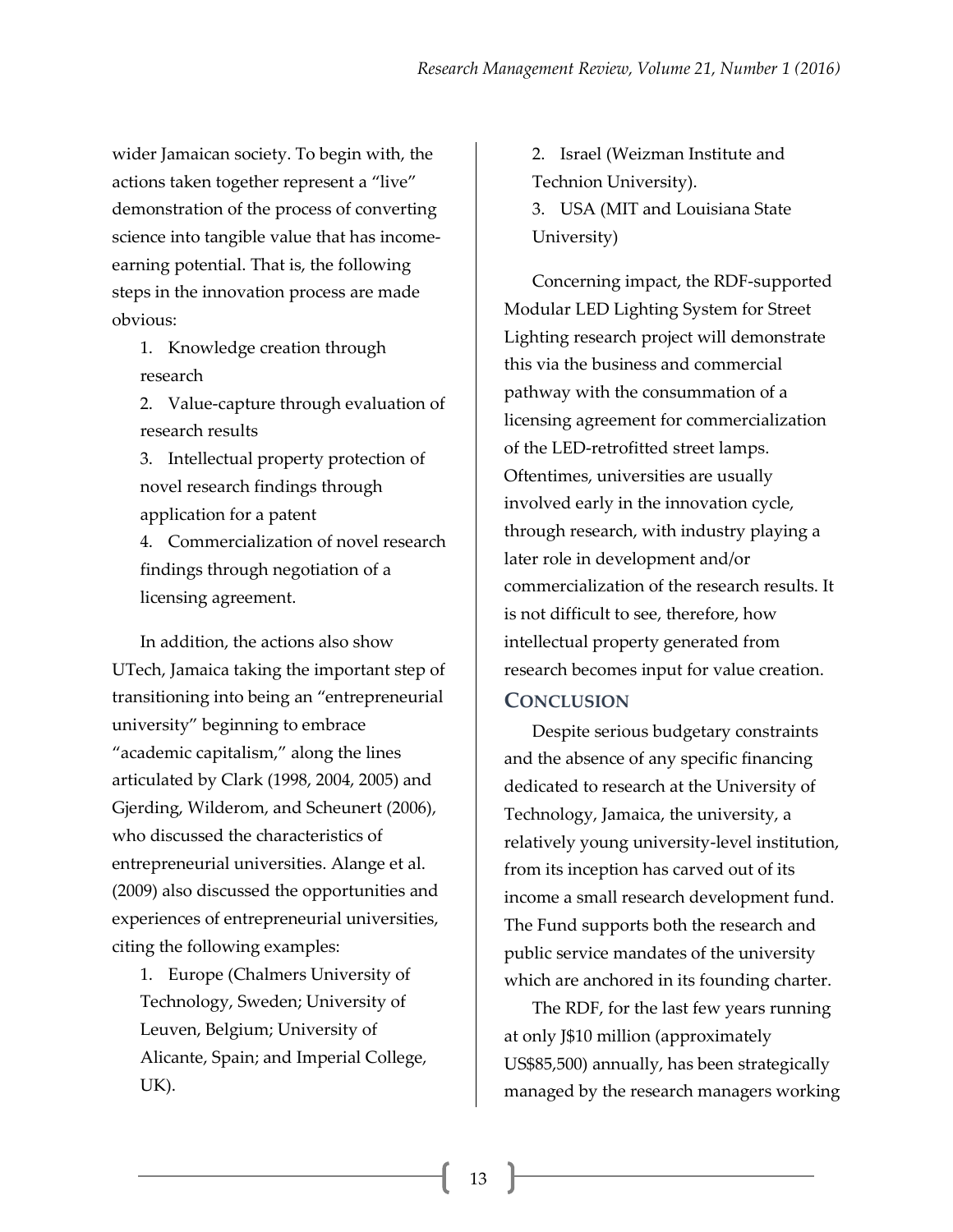out of the School of Graduate Studies, Research and Entrepreneurship (SGSRE) in support of impactful research and the building of research capacity. The Fund has supported not only straight research projects by competitive application, but has paid for publication fees and for the protection of intellectual property rights, and has supported capacity building of research skills.

This paper has presented three recent high-impact examples of projects that have been supported by the RDF of the

University of Technology, Jamaica. The societal impact of these exemplary projects has been clearly demonstrated. Highlighting these examples is consistent with one of the key functions of research managers, as noted by Research Africa (2013), which is to highlight the extent and nature of their institution's research work, ensuring the effective dissemination of research findings, and building public support for research.

### **LITERATURE CITED**

- Alänge, S., Lundqvist, M., Scheinberg, S., & Norgren, A. (2009). The experiences of entrepreneurial universities. Gothenburg, Sweden: Department of Technology Management and Economics, Chalmers University of Technology.
- Aslanyan, G. (2015). Seven ways to boost research. Realizing Research: Connect and Collaborate. London, England: Association of Commonwealth Universities.
- Association of Universities and Colleges of Canada. (2014). Toward stronger innovation systems: Lessons from AUCC's Innovation Policy Dialogue. Available online: www.aucc.ca/innovation-policy-dialogue.
- Association of Commonwealth Universities. (2006). International research management: Benchmarking programme report to the Higher Education Funding Council (HEFC), UK. London, England: Association of Commonwealth Universities.
- Brown, I. (2015). Review minimum wage, UTech professor urges. *The Sunday Observer* (March 8). Kingston, Jamaica
- Burt, R. S., Kilduff, M., & Tasselli, S. (2013). Social network analysis: Foundations and frontiers on advantage. *Annual Review of Psychology*, *64*, 527–547.
- Chambers, R. 2014. Personal communication. Consumer Affairs Commission. Kingston, Jamaica.
- Clark, B. R. (1998). Creating entrepreneurial universities: Organizational pathways to transformation. Oxford: Pergamon and Elsevier Science.
- Clark, B. R. (2004). Sustaining change in universities: Continuities in case studies and concepts. New York: Maiden Society for Research into Higher Education and Open University Press.
- Clark, B. R. (2005). The Character of the entrepreneurial university. *International Higher Education* (38), 2–3.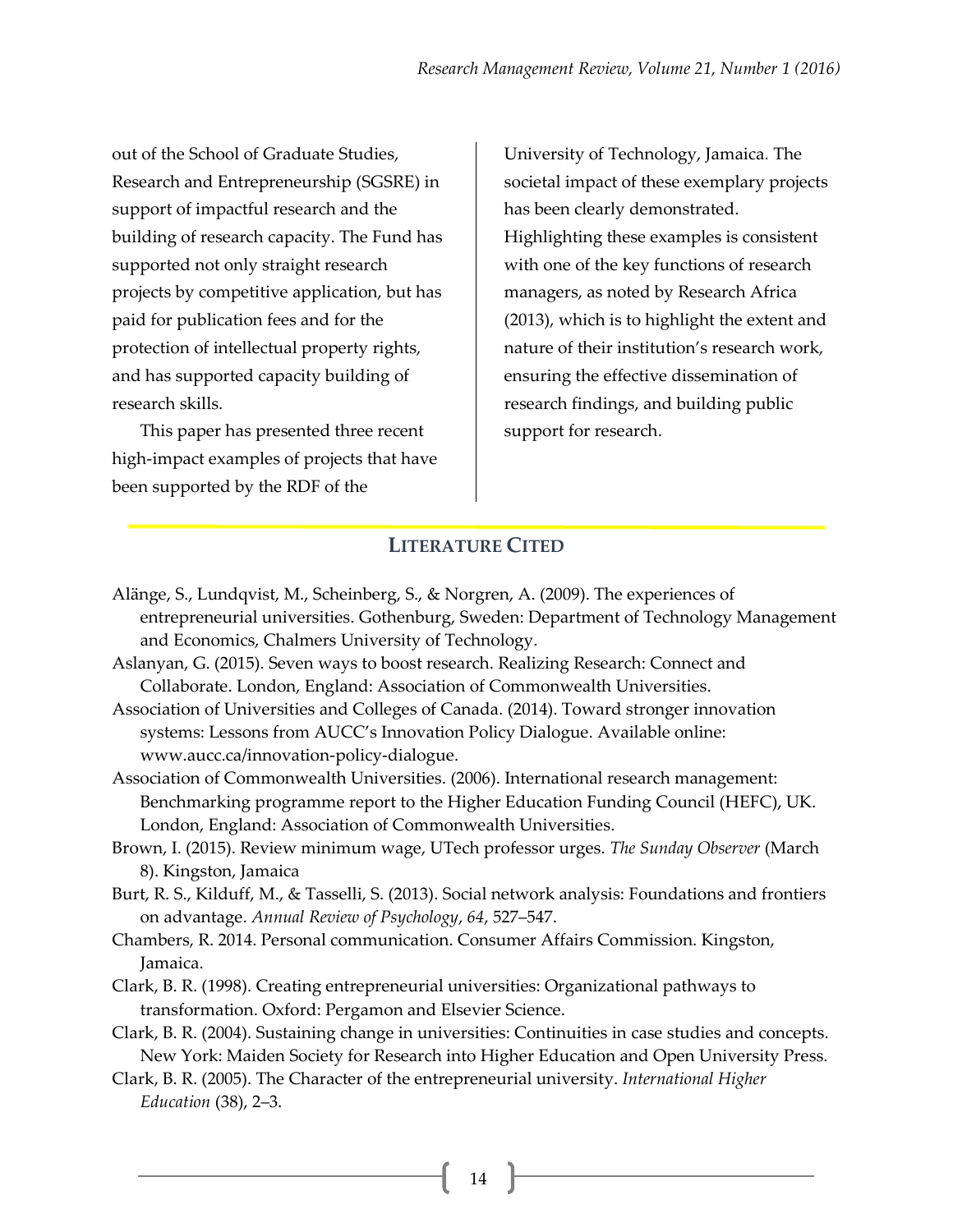- Cunningham, A. (April 2, 2014). Too much fluffy is dangerous for your health- High percentage ofJamaican women overweight. *The Gleaner*. Kingston, Jamaica.
- Fray-Aiken, C. (2014). Economic burden of communicable and non-communicable diseases in Jamaica: Is our research focus where it should be? *Farmeconomia*, 15 (3), 57-60.
- Figueroa, J. P., Cooper, C. J., & Edwards, J. K. (2015). Understanding the high prevalence of HIV and other sexually transmitted infections among socio-economically vulnerable men who have sex with men in Jamaica. *PLoS One, 10*(2), e0117686.
- Gera, R. (2012). Bridging the gap in knowledge transfer between academia and practitioners. *International Journal of Educational Management, 26*(3), 252–273. DOI: 10.1108/09513541211213336.
- Gjerding, A. N., Wilderom, C. P. M., & Scheunert, K. (2006). Twenty Practices of an entrepreneurial university. *Higher Education Management and Policy*, *8*(3), 83–110.
- Graham, P. J. (2008). Knowledge transfer in theory and practice: A guide to the literature. Saskatoon, Canada: Social Research Unit, Department of Sociology, University of Saskatchewan.
- Harle, J. (2015). Editorial in Realizing research: Connect and collaborate. London, England: The Association of Commonwealth Universities.
- Huang, J. S. (2014). Building research collaboration networks—An interpersonal perspective for research capacity building. *Journal of Research Administration, 42*(2), 89–112.
- Ivey, P., Oliver, G., & Henry, M. (2014). Evaluating the impact of research produced by a mission-directed emergent university. *Journal of Research Administration, 42*(2), 73–88.
- Ivey, P., Henry, M., Streete, T., & Beckford, M. (Eds.) 2015. Research and innovation: Initiatives, engagements & achievements. Kingston, Jamaica: University of Technology, Jamaica.
- Langley, D., & Garnett, M. (2015). By degree: professionalizing research management. Realizing Research: Connect and Collaborate. London, England: The Association of Commonwealth Universities.
- Ministry of Science, Technology, Energy and Mining, Jamaica. (2015). http://mstem.gov.jm, accessed July 1, 2015.
- Onyefulu, F., & Ogunrinade, A. (2005). Kick-starting research in newly emergent universities: Why faculty do not apply for research development "seed" funding at the University of Technology, Jamaica. *Journal of Research Administration, 34*(2), 14–22.
- Planning Institute of Jamaica. (2009). Vision 2030 Jamaica national development plan. Kingston, Jamaica: Planning Institute of Jamaica.
- Research Africa. (2013). Being a research manager: Understanding your role and maximizing your impact. A research manager's notebook. South Africa: Research Africa.
- Research Councils UK. (2007). Excellence with impact. http://impacts.rcuk.ac.uk, accessed July 25, 2015.
- Royal Society. (2011). Knowledge, networks and nations: Global scientific collaboration in the 21<sup>st</sup> century. London: Author.
- School of Graduate Studies, Research and Entrepreneurship. (2014). Structured research management supporting impactful research. Kingston, Jamaica: University of Technology, Jamaica.